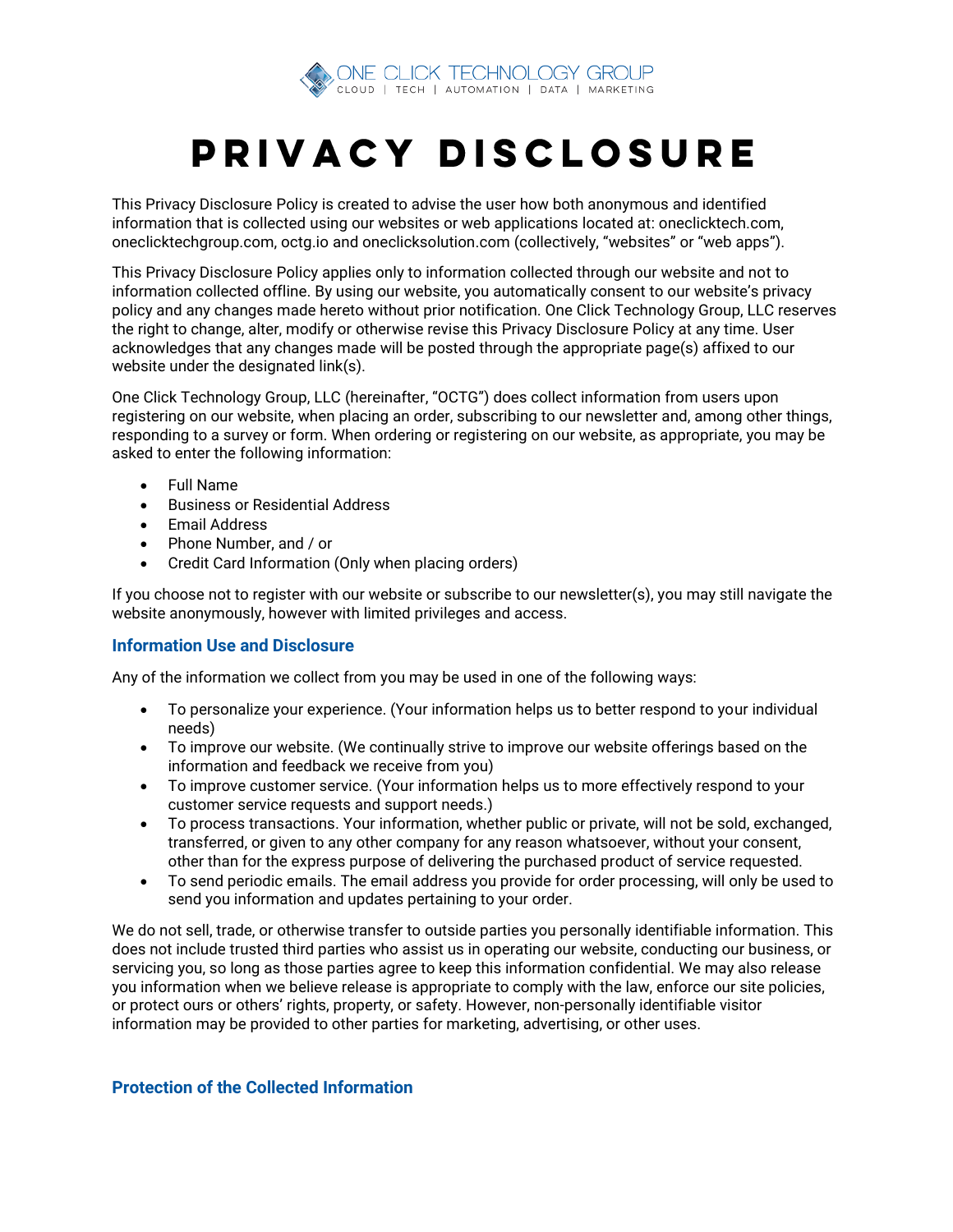OCTG strictly protects the security of your personal information and honors your choices for its intended use. We carefully protect your data from loss, misuse, unauthorized access or disclosure, alteration or destruction.

OCTG implements a variety of security measures to maintain the safety to your personal information when placing orders through our services or accessing your personal information. Your personal information is never shared outside the company without your permission, except under conditions explained above. Inside the company, your information is stored on password-controlled servers with Access-Role Provisions. You information may be stored and processed in The United States of America or any other country where OCTG, its subsidiaries, affiliates or agents are located.

OCTG has taken strong measures to protect the integrity of your personal information and to ensure that your choices for its intended use are honored. In addition, your information is guaranteed under the Fair Credit Billing Act. This Act states that your bank cannot hold you liable for more than \$50.00 in fraudulent credit card charges. If your bank does hold you liable for \$50.00 or less, we'll cover your liability provided the unauthorized, fraudulent use of your credit card resulted through no fault of your own and from purchases made from us over our secure server. In the event of unauthorized use of your credit card, it is the responsibility of the cardholder to notify your credit card provider in accordance with its reporting rules and procedures.

Your information is handled in the following manner:

- All supplied sensitive/payment card information is transmitted via Secure Socket Layer (SSL) technology and then encrypted into our Payment Gateway Provider's database only to be accessible by those authorized with special access rights to such systems and are required to keep the information confidential.
- After a transaction, your private information (credit cards, social security numbers, financial data, etc.) will not be stored on our internet accessible servers.

## **General Information**

The Use of Cookies:

- OCTG does use cookies. Cookies are small files that a site or its service provider transfers to your computer's hard drive through your web browser (if you allow) that enables the sites or service provider's systems to recognize your browser and capture and remember certain information.
- We use cookies to help us remember and process the items in your shopping cart, understand and save your preferences for future visits and compile aggregate data about site traffic and site interaction so that we can offer better site experiences and tools in the future.

Third Party Links:

• Occasionally, at our discretion we may include or offer third party products or services on our website. These third-party sites have separate and independent privacy policies. We therefore have no responsibility or liability for the content and activities of these linked sites. Nonetheless, we seek to protect the integrity of our site and welcome any feedback about these sites.

California Online Privacy Protection Act Compliance:

- Because we value your privacy, we have taken the necessary precautions to be compliant with the California Online Privacy Protection Act. We therefore will not distribute your personal information to outside parties without your expressed consent.
- As part of the California Online Privacy Protection Act, all users of our site may make any changes to their information at any time by logging into their control panel and editing their personal information or by sending written notice to OCTG.